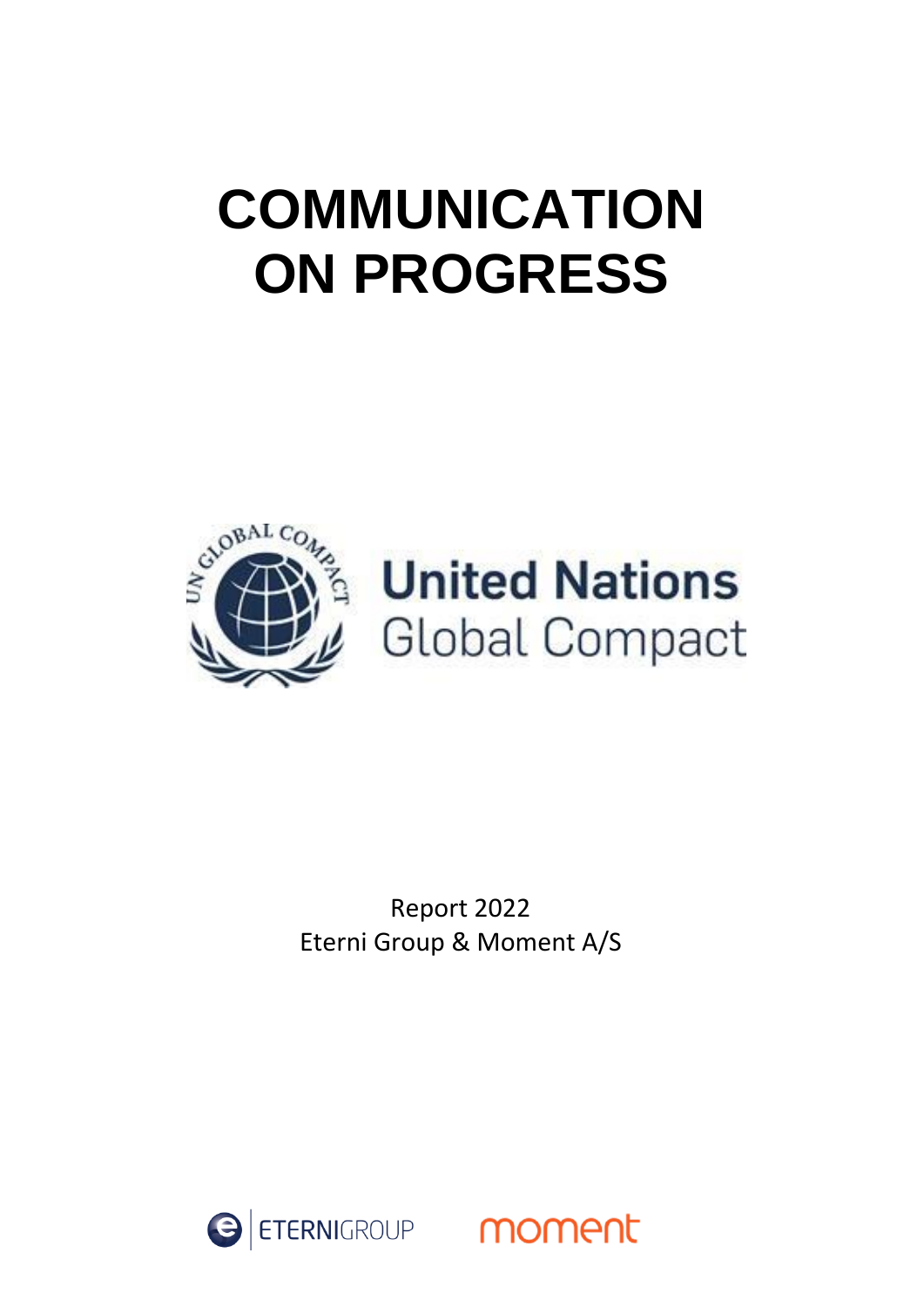# **Introduction**

In many ways, 2021 will be a landmark year in Moment's and Eterni's history.

Moment starts the year as one of the leading temp and recruitment agencies in Denmark after the sale to the private equity fund Axcel and the acquisition of several recruitment agencies both in Denmark as well as in Norway and Sweden, with the acquisition of the leading company Eterni. The mission to become the Nordic region's largest source of flexible labor has been born.

The end of 2021 will also be a farewell to Moment's CEO Morten T. Højberg, who at his own request stops as CEO of Moment - after 24 years at the helm of Denmark's largest temp agency. He continues in Eterni & Moment's board of directors and transfers the company's daily operations in Denmark to his longtime partner and co-founder, Thomas Gleerup.

A new organization is set for the Nordic Leadership as well, an, for new joint Nordic recruitment agency, and a new board together with Axcel.

Our new Group CEO Rune Myrseth as well as the owners Axcel, has a strong focus on ESG in general and hereby the commitment to UN Global Compact.

Therefore Eterni & Moment still has the joy of being a part of the UN Global Compact initiative, as Moment has been since 2009.

Our primary focus which is a part of our business processes are in specially the following four:

- Human Rights
- Work conditions
- Environment
- Anti-corruption

In 2021, we have sharpened our efforts in general within the ESG area and started several data reports in order to be able to follow trends and implement the desired initiatives. I believe this will create value for both employees, customers and temps in a broad sense.

In this report, we describe how we generally adhere to and respect the 10 Global Compact principles, where there will be different efforts across countries as well as several joint initiatives. Then we review the development in relation to last year's focus area in the different countries and finally we describe our goals for 2022.

By being part of the UN's Global Compact initiative, we at Eterni & Moment set words, actions and goals for our ESG initiatives, and we can clearly communicate both internally and externally in relation to our commitment within the area.

**Norway, Bergen, April 2022**

**Rune Myrseth Group CEO Eterni & Moment**



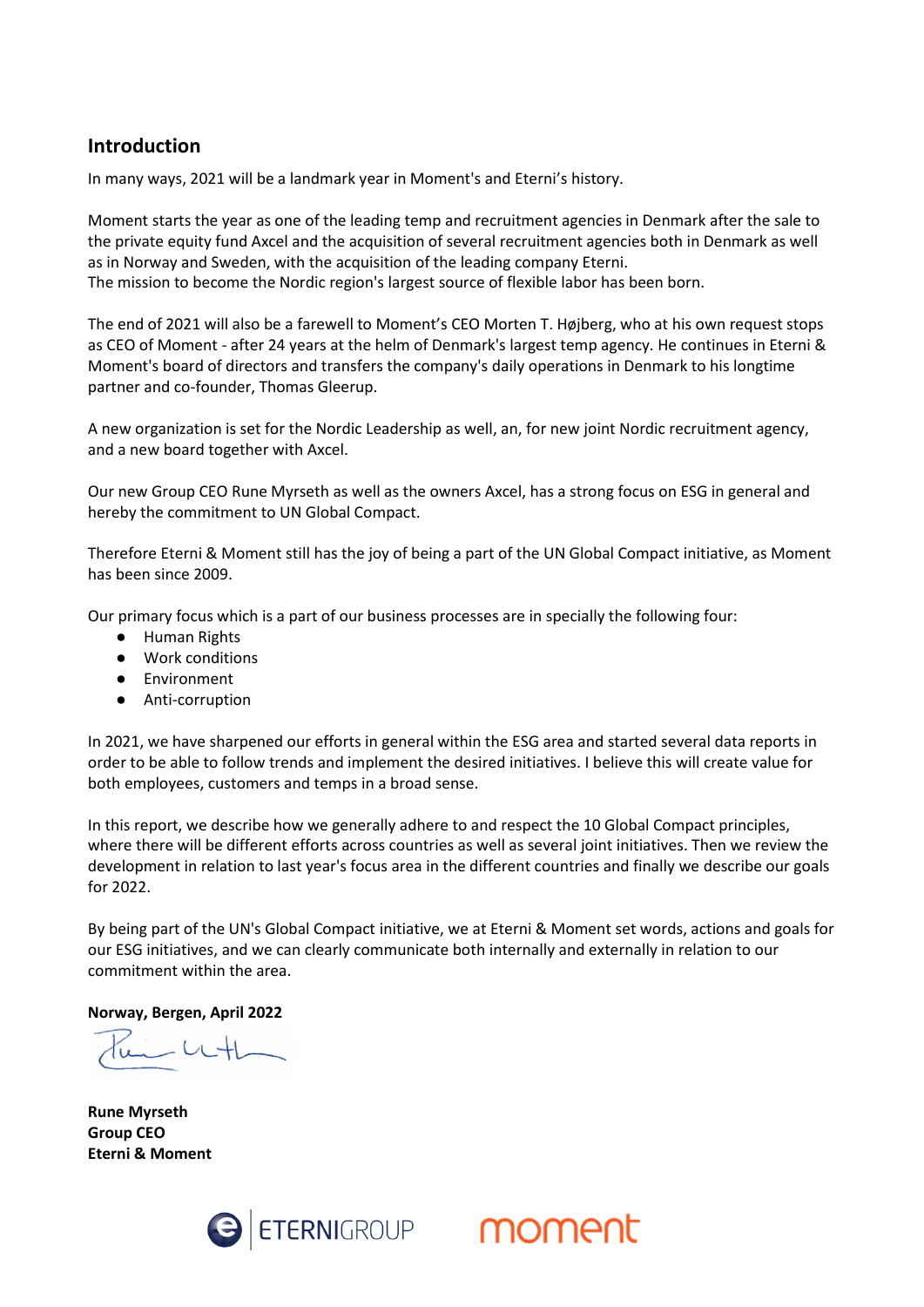# **Moment A/S**

In Denmark, Moment consists of the companies Moment, TeamVikaren, PersonaleBørsen, Protemp, Job InWest Vikar, Xterna, Netgen, Chabber and Learny. In addition, Moment is significantly present in both Norway and Sweden through the acquisition of the agency Eterni Group.

Our ambition is to become the Nordic region's leading communicator of flexible labor, and this must be done through proper conditions for both temps, employees and customers.

Properness is important to us. That is why we are a member of Vikarbureauernes Brancheforening, several Collective Agreements and have a strong focus to ensure orderly conditions for flexible labor.

Moment A/S has been owned by the private equity fund Axcel since the autumn of 2020.

# **Eterni Group A/S**

Eterni Group consists of the companies Eterni Norge, Eterni Sweden, Pedagogisk VikarSentral (PVS), Safejob AS, Elektropersonell AS and Snaptemp.

The company's mission and purpose are to create opportunities in a safe environment for our customers and employees. Proper conditions and high ethical standards have therefore always been an important part of company operations. The role of ESG reporting is expected to grow exponentially in the coming years and is becoming a bigger focus area for the company in both short and long term projects.

Eterni Group A/S has been owned by the private equity fund Axcel since the summer of 2021.

# **ESG in Eterni & Moment**

Whether you are a customer, job seeker, temporary worker, partner or employee in the company, it is our goal that you are sure we take responsibility for our actions and development. As a natural part of this, we take social responsibility.

In Denmark, we actively participate in the public debate with our experience of the labor market. It is part of our strategy to conduct analyzes among our target groups here - be it students, graduates or the business community. We thus base our participation in the debate on statistically sound data, as we believe it is important for decision-makers to be able to base employment policy on a real basis.

In terms of Danish society, we also take responsibility by improving the interaction between, among other things, the country's students and the business community. We play a significant role by offering the students and newly graduated jobs at the country's companies and public institutions and thereby contribute to Denmark as a knowledge society by creating better working conditions for the country's students and graduates. For a recent graduate, work experience can e.g., in the form of a student job may well be the crucial parameter for getting a job. Many also have their first experience of business through Moment. It is therefore important for us to be able to provide guidance on this situation and offer the terms that are most attractive to the students.



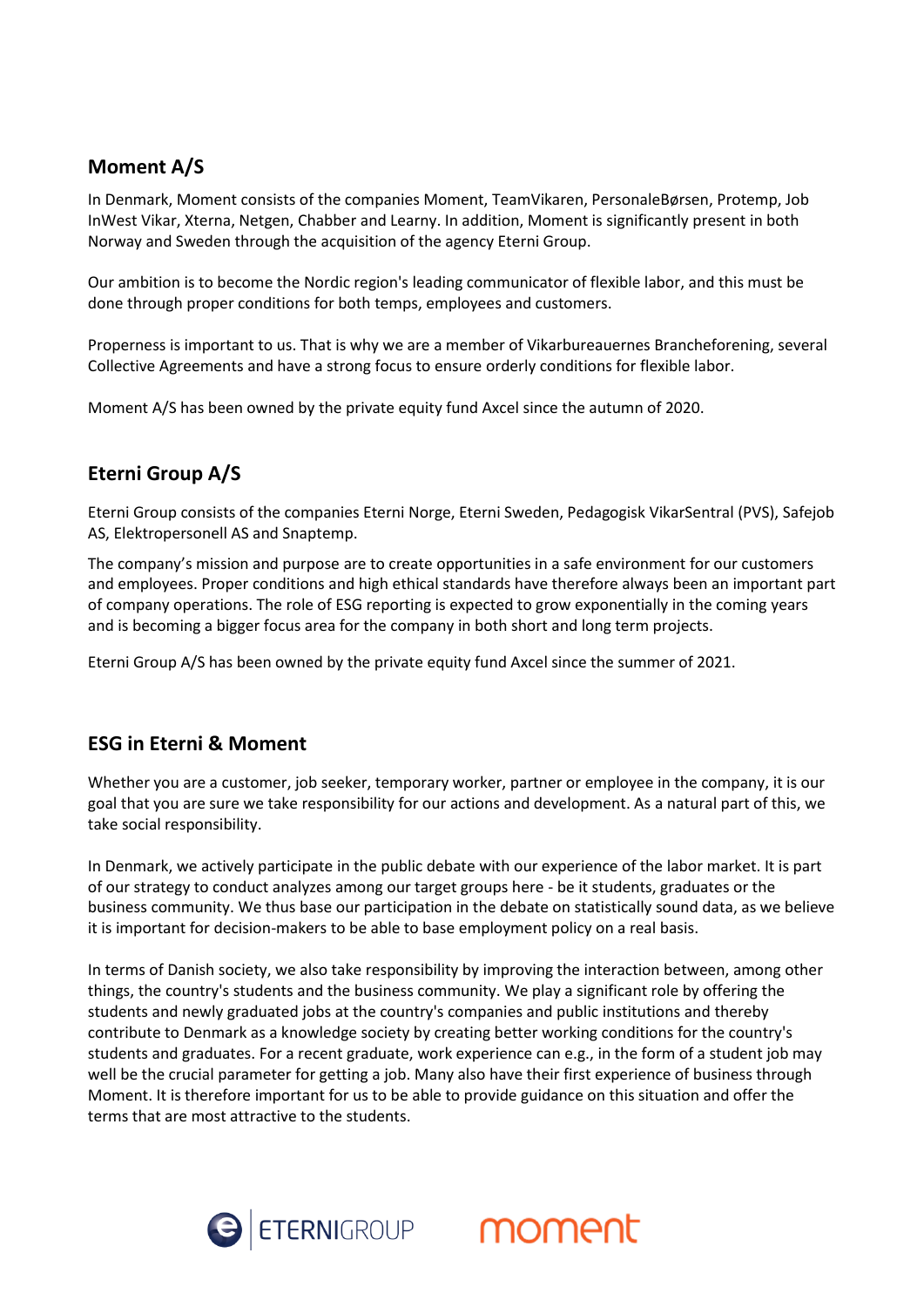We offer all age groups the opportunity for jobs via Eterni & Moment in all countries that we operate in, and we have a close collaboration with job centers and municipalities, to activate the workforce and get more people into work.

We handle the entire job process from advertising to administration of salary and holiday pay. Our consultants are specialists in jobs and job administration, and as a temp you are therefore guaranteed basic labor rights and good guidance.

# **UN Global Compact**

Our values are based on responsibility, passion and the joy of working together, and therefore it was only natural back in 2009 to join the UN Global Compact. The membership has meant that for many years we have focused on important areas that, among other things, have made a difference to the environment and the well-being of employees as well as temps.

Today, we have an ESG committee consisting of people across national borders and represented by both managers and employees - as well as a great commitment from the Executive Board and the Board of Directors. The ESG Committee selects areas for action and conducts campaigns that help to develop standards within the framework of the 10 principles.

# **The ten principles**

Below is a review of how we live up to the 10 Global Compact principles.

## *Human Rights*

**Principle 1**: Businesses should support and respect the protection of internationally proclaimed human rights.

**Principle 2**: Make sure that they are not complicit in human rights abuses.

#### *Labor Standards*

**Principle 3**: Businesses should uphold the freedom of association and the effective recognition of the right to collective bargaining.

**Principle 4**: The elimination of all forms of forced and compulsory labor.

**Principle 5**: The effective abolition of child labor.

**Principle 6**: The elimination of discrimination in respect of employment and occupation.

#### *Environment*

**Principle 7**: Businesses should support a precautionary approach to environmental challenges. **Principle 8**: Undertake initiatives to promote greater environmental responsibility. **Principle 9**: Encourage the development and diffusion of environmentally friendly technologies.

# *Anti-Corruption*

**Principle 10**: Businesses should work against corruption in all its forms, including extortion and bribery.



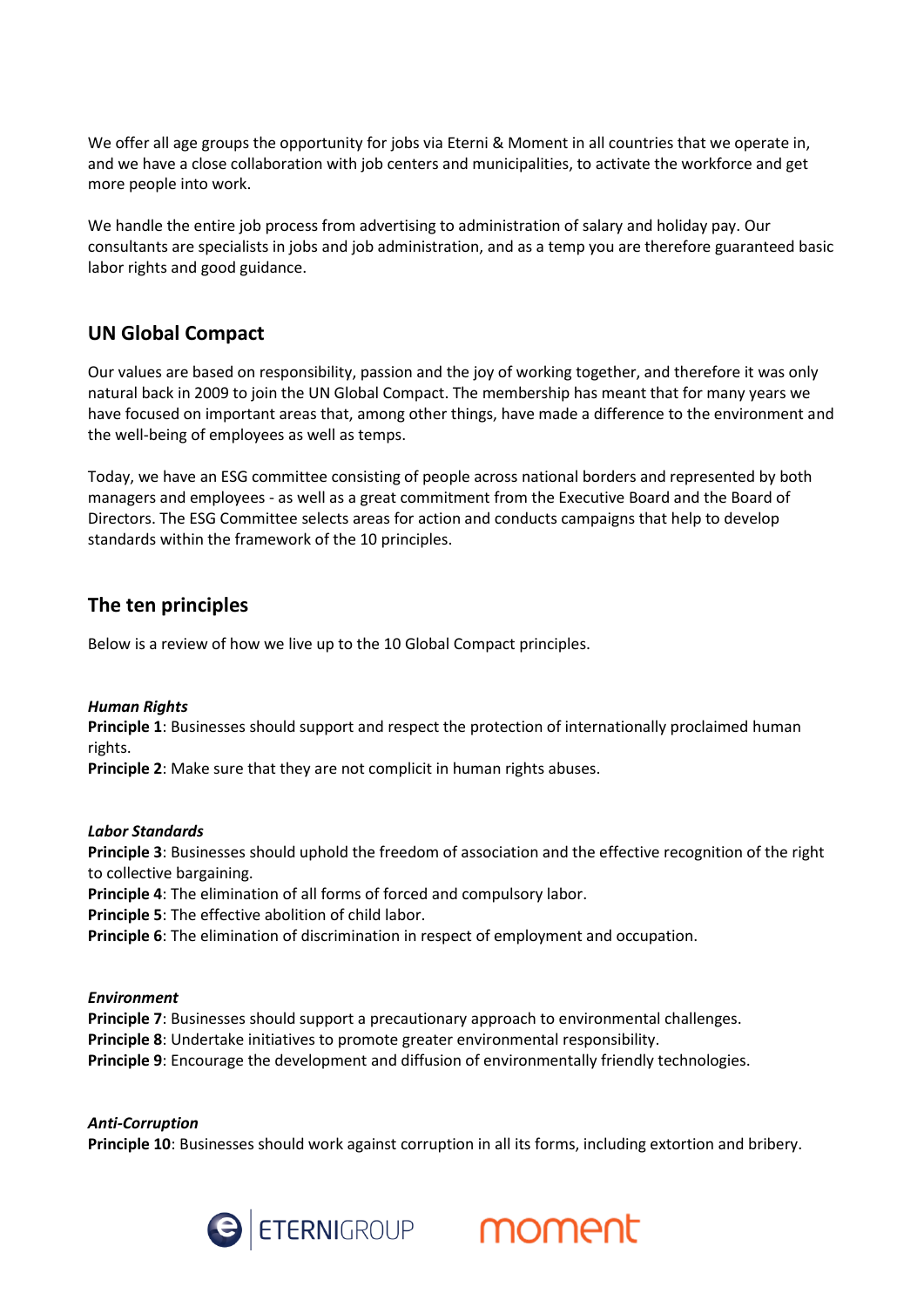# **Status of focus areas for Denmark 2021**

A summary of the focus areas we have been working with in Denmark for 2021.

## Flexible working conditions

Employees have been offered options for monitors, equipment, and office chairs for use in the home workplace. It is now a generally opportunity to work from home, to gain the flexibility which suits the individual employee. This creates higher motivation, well-being and reduces stress.

## Individual coaching

We have offered several employees individual coaching sessions with MINDstrain, which is an effective stress-prevention and reducing method. Every employee has been happy to follow the process and have ended up with a higher well-being after the sessions.

## Leadership course

We have completed a leader-ship course facilitated with an external business psychologist for 10 leaders across all of Denmark. Within the period, we have discussed and trained the personal leadership, the best way to give feedback and make sure the employees thrive and me-too-cases and focus on general wellbeing.

#### Physically Working environment

We have continued to campaign with the physical events from Easymove, to make sure the employees are in good physical conditions and prevent damage. Throughout the offices we have also ensured up-to-date equipment, flowers and thorough cleaning.

#### Digital processes

We have taken several initiatives within the digital processes, and many new releases to the systems that have made it easier and better quality for the processes. We have implemented a digital HR-system and several other digital systems. This helps the employees to avoid repeating processes and monotonous work.

#### Recycling

We have spread out the collaboration with the PANT-FOR-PANT scheme, where we donate all deposits to the homeless. Pant-for-pant is a non-profit bottle collection service that gives the socially disadvantaged a concrete job by companies donating their bottle deposit money. The association Hus Forbi is behind it, with the aim of creating jobs for the homeless and the socially disadvantaged.

#### Reporting

In 2021 we have also started to report to Axcel on several ESG parameters. This gives us a baseline on e.g., Co2, gender-diversity and gender-pay-gap, which we will be following closely in the future, to make the right initiatives.